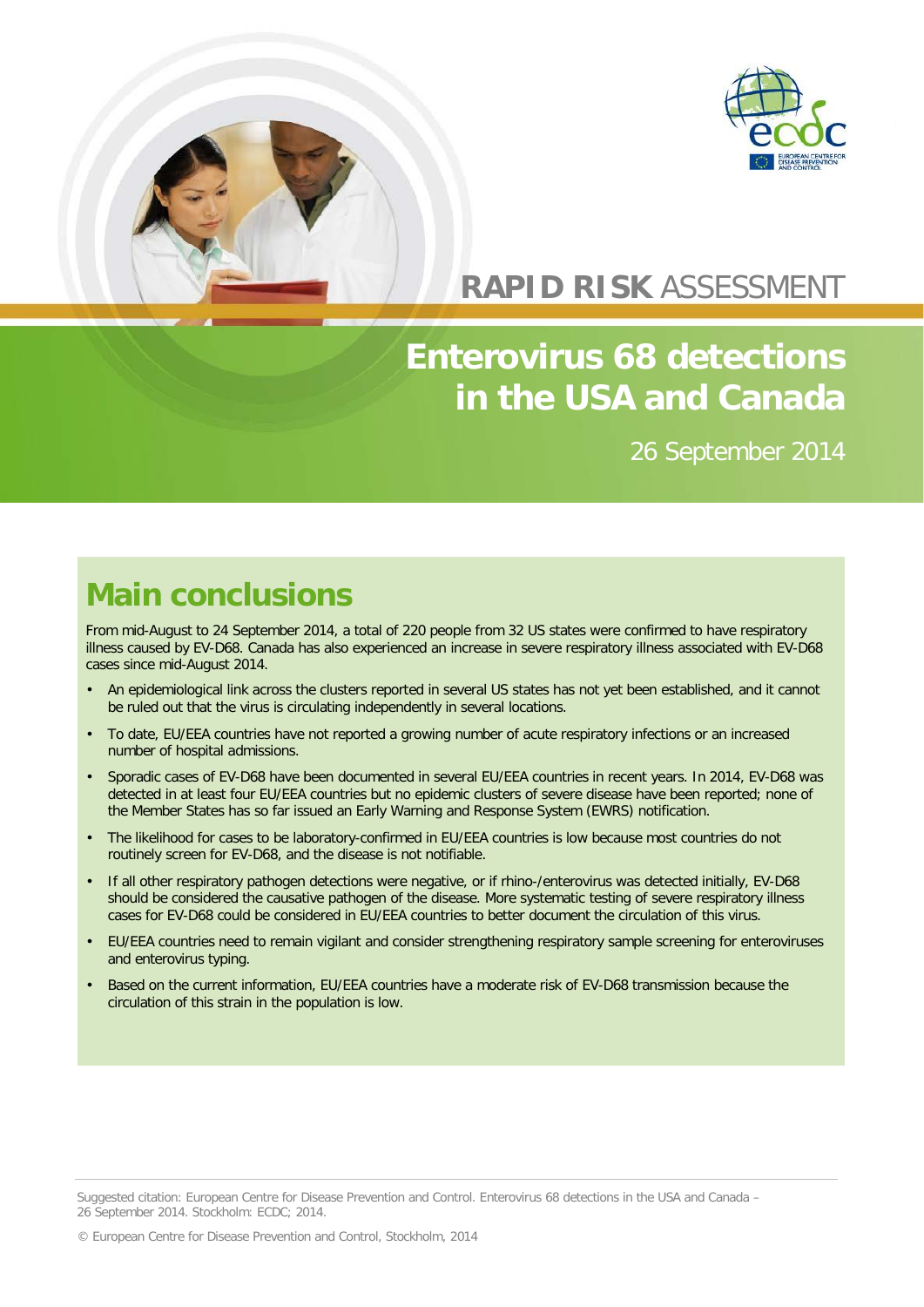# **Source and date of request**

ECDC internal decision, 17 September 2014.

# **Public health issue**

Outbreak of severe respiratory illness caused by enterovirus 68 (EV-D68) in the USA and Canada.

This rapid risk assessment focuses on the following topics:

- Is the EV-D68 strain currently circulating in the USA and Canada already circulating in the EU?
- What is the current state of knowledge on EV-D68, and how likely it is for this virus to be detected in the EU?
- Should this virus become established in the EU, are there specific groups at an increased risk of infection and severe disease, and what options exist to mitigate this risk?

### **Consulted experts**

**ECDC internal response team** involved in the production of the risk assessment: Eeva Broberg, Tarik Derrough, Josep Jansa, Pasi Penttinen, René Snacken

#### **External reviewers**

Denise Antona, Institut de Veille Sanitaire (InVS), St Maurice, France

Susan Gerber, Centers for Disease Control and Prevention (CDC), Atlanta, USA

Bruno Lina, Enterovirus National Reference Centre, Lyon, France

Adam Meijer, National Institute for Public Health and the Environment (RIVM), Bilthoven, the Netherlands

Richard Pebody, Public Health England, London, United Kingdom

### **Disease background information**

Human enterovirus 68 (EV-D68, EV-D68, HEV-D68 or HEV-D68; in this document EV-D68) is one of more than hundred enteroviruses and belongs to the viruses of the family Picornaviridae genus Enterovirus. The genus is further divided to different species of enterovirus A-J and rhinovirus A-C. EV-D68 belongs to the enterovirus species D with three other enterovirus types (EV-D70, EV-D94 and EV-D111). The subtypes were originally numbered in the order of discovery. The current classification is based on viral genome sequence [\[1\]](#page-6-0). Enteroviruses have a positive single-stranded RNA genome.

EV-D68 is acid-labile and has genetic and antigenic characteristics related to rhinoviruses. Like rhinoviruses, EV-D68 causes respiratory tract infections, and it was earlier named human rhinovirus 87 [\[2\]](#page-6-1).

EV-D68 has been detected in respiratory tract and stool specimens and has been associated with mainly respiratory disease since its discovery in 1962 [\[3\]](#page-6-2), unlike other enterovirus subtypes in the enterovirus D species which can cause acute haemorrhagic conjunctivitis (EV70) or even acute flaccid paralysis (EV94). Some of the rhinovirus respiratory infections present with severe illness [\[4\]](#page-6-3). The spectrum of disease caused by EV-D68 ranges from asymptomatic to acute respiratory infection (with significantly more shortness of breath compared to common colds typically caused by rhinoviruses) to hospitalisation with severe respiratory disease to, sporadically, neurological symptoms and death [\[5\]](#page-6-4) [\[6\]](#page-6-5) [\[7\]](#page-6-6) [\[8\]](#page-6-7).

EV-D68 can be detected by a rhino-enterovirus polymeric chain reaction (PCR) of the 5'untranslated region of the viral genome [\[9\]](#page-6-8). However, the specific EV-D68 diagnosis requires at least partial genotyping of the viral protein 1 (VP1) genome area, but other genome areas and whole genome sequencing are suitable as well [\[10\]](#page-6-9). Genotyping is used for distinguishing the different enterovirus species and subtypes [\[1\]](#page-6-0). It is to be noted that the EV-D68 genome evolves continuously and has a substitution rate comparable to other enteroviruses, e.g. enterovirus 71 genotype B (4.2x10-3 substitutions/site/year) [\[10\]](#page-6-9), which corresponds to the rapid evolutionary rate of avian influenza [\[11\]](#page-6-10). Currently, three major genetic groups of EV-D68 circulate in the world on the basis of the VP1 gene sequence [\[8\]](#page-6-7).

Since EV-D68 causes respiratory illness, the virus can be found in an infected person's upper or lower respiratory tract secretions (saliva, nasal mucus or sputum). EV-D68 likely spreads from person to person when an infected person coughs, sneezes, or touches contaminated surfaces. Although the acid-labile rhino-/enteroviruses do not mainly transmit through the faecal-oral route, some rhinoviruses can be detected in stool samples in a severe infection [\[4\]](#page-6-3).

Incubation period for EV-D68 is not known but it is likely to be similar to rhinovirus incubation period of 1.9 days (95% CI 1.4-2.4) [\[12\]](#page-6-11).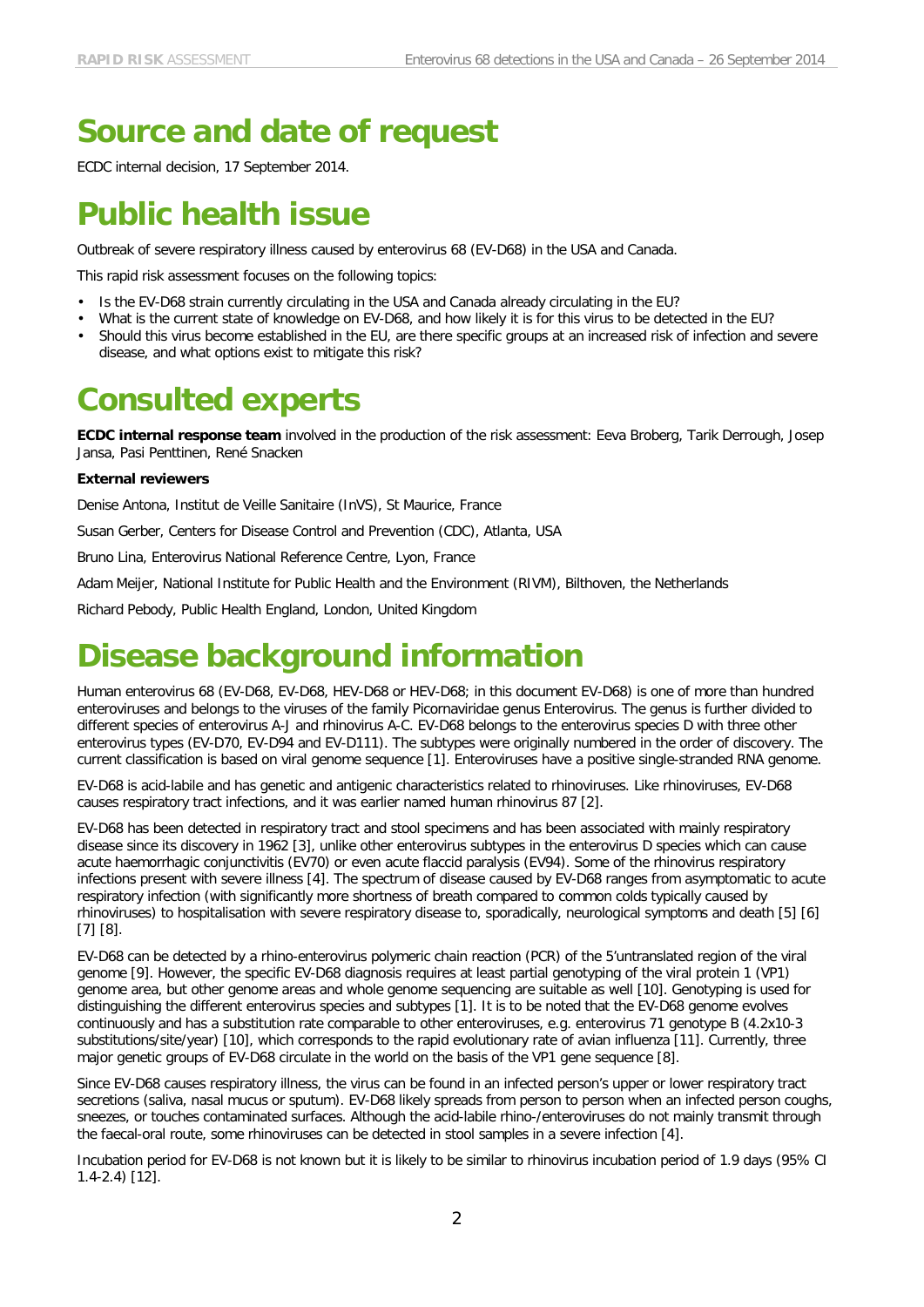A study with rhinoviruses shows that within families, rhinoviruses transmit efficiently within 2 to 16 days to all siblings and half of the parents [\[13\]](#page-6-12). Nasal samples can be positive for rhinovirus for up to five weeks after a symptomatic infection [10].

Recent research has suggested a change in the antigenicity and receptor properties of EV-D68, which now preferably binds to upper respiratory tract sialic acid receptors as opposed to the earlier lower respiratory tract binding [\[14\]](#page-6-13).

There is no specific treatment for people with respiratory illness caused by EV-D68, and in severe cases the treatment is supportive.

### **Event background information**

#### **Current epidemiological situation in the USA**

From mid-August to 24 September 2014, 220 persons from 32 states were confirmed to have respiratory illness caused by EV-D68. The 30 states are Alabama, Arkansas, California, Colorado, Connecticut, District of Columbia, Georgia, Illinois, Indiana, Iowa, Kansas, Kentucky, Louisiana, Massachusetts, Michigan, Minnesota, Mississippi, Missouri, Montana, Nebraska, New Jersey, New York, North Carolina, North Dakota, Oklahoma, Pennsylvania, Rhode Island, South Carolina, Utah, Virginia, Washington, and West Virginia. The cases of EV-D68 infection were confirmed by the CDC or state public health laboratories, which then notified CDC. This represents an increase in the number of confirmed and suspected cases associated with this viral strain in comparison to reports from previous years. In the period 2009–2013, the CDC's National Enterovirus Surveillance System (NESS) received only 79 reports of EV-D68. Small clusters were also reported in 2009– 2010 [\[15\]](#page-6-14).

The initial signal for this event was recorded on [30 August 2014](http://www.promedmail.org/direct.php?id=20140830.2737051) and later (8 [September 2014\)](http://www.cdc.gov/mmwr/preview/mmwrhtml/mm6336a4.htm?s_cid=mm6336a4_w) confirmed when the Centers for Disease Control and Prevention (CDC) reported that:

- on 19 August 2014, a paediatric hospital in Kansas City (Missouri) notified CDC of an increase in patients admitted with severe respiratory illness compared to historical data. In addition, an increase of detections of rhino-/enterovirus by PCR in nasopharyngeal specimens was reported, starting on 5 August 2014;
- on 23 August, a paediatric hospital in Chicago (Illinois) notified CDC of an increase in patients with similar symptoms as the ones in Kansas City. This was also confirmed by the [Illinois Department of Public Health.](http://www.idph.state.il.us/public/press14/9.8.14_IDPH_Watching_for_Possible_Outbreaks_of_Circulating_Virus.htm)

EV-D68 was identified in 19 of 22 specimens from Kansas City (Missouri) and in 11 of 14 specimens from Chicago (Illinois). Of the 19 laboratory-confirmed cases from Kansas City, the age ranged from 6 weeks to 16 years (median = 4 years). Thirteen patients (68%) had a previous history of asthma or wheezing, and six patients (32%) had no underlying respiratory illness. All patients had respiratory symptoms and hypoxemia, and four (21%) had wheezing but only five patients (26%) were febrile. All patients were admitted to the paediatric intensive care unit.

Of the 11 laboratory-confirmed cases from Chicago, the age ranged from 20 months to 15 years (median = 5 years). Eight patients (73%) had a previous history of asthma or wheezing. Ten patients were admitted to the paediatric intensive care unit for respiratory distress.

Admissions for severe respiratory illness have continued at both locations at rates higher than expected for this time of year. As of 3 September 2014, Kansas City has treated 500 children, 15% of whom were admitted to ICU. No fatalities were reported. The number of daily admissions has decreased by 50%, from 30 per day to 15 per day. The increase in respiratory illness is likely due to other viruses as well, and the role of EV-D68 is still being investigated.

On 10 September, the [Kansas Health Institute](http://www.khi.org/news/2014/sep/10/rare-respiratory-ailment-afflicting-children-appea/) reported a decrease in the number of suspected cases, probably due to the communication of preventive measures and early recognition and management of symptoms.

[CDC](http://www.cdc.gov/non-polio-enterovirus/about/EV-D68-states.html) provides regular updates on the number of cases and on the US states that report confirmed EV-D68 infections.

#### **Current epidemiological situation in Canada**

From 1 to 11 September 2014, laboratory tests confirmed ten EV-D68 cases in Calgary (Alberta), five in Edmonton (Alberta) and three additional cases in central and northern Alberta. The CEO of Windsor Regional Hospital (Ontario) reported more than ten children treated due to a severe respiratory illness since 11 September 2014. Among children hospitalised in Calgary, nine cases had confirmed EV-D68 infection. The ages of the patients ranged from 22 months to 12 years. Four of the nine are female. Health authorities conduct laboratory tests to confirm whether the strain is the same strain as the on currently circulating in the US. Further studies are ongoing to determine when the virus first appeared in Canada. Studies are also being carried out on the diversity of the circulating strains and the clinical presentation associated with EV-D68.

The increase in cases has also been acknowledged by [Public Health Canada.](http://news.gc.ca/web/article-en.do?mthd=tp&crtr.page=1&nid=884989&crtr.tp1D=980)

#### **Epidemiological background – EV-D68 infections**

Since the original isolation of EV-D68 in four children with respiratory illness in California in 1962 [\[3\]](#page-6-2), EV-D68, which is not a reportable disease, has been reported rarely: ten publications which reported similar symptoms during 2006–2011 in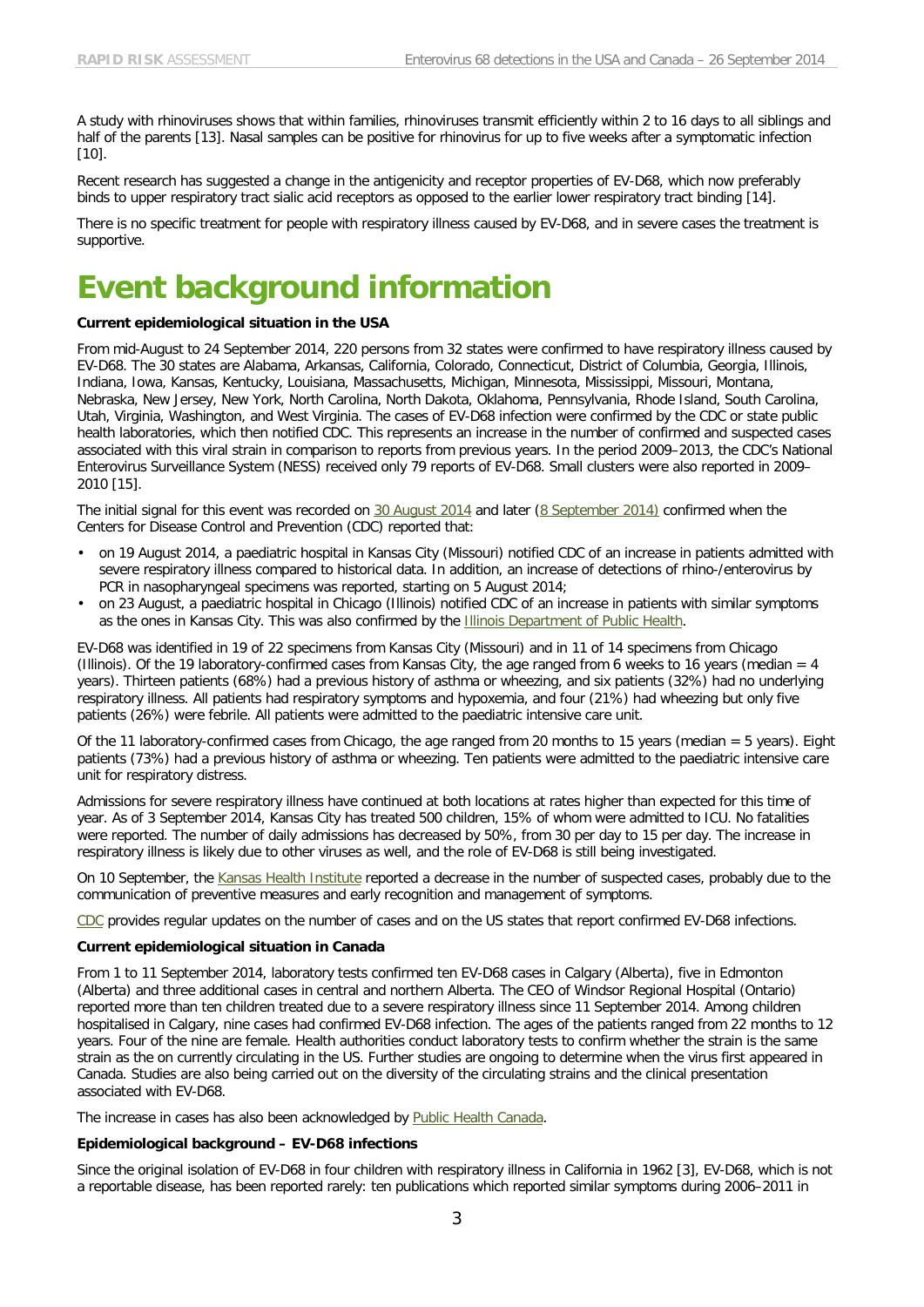Asia, Europe and the United States were retrieved from the scientific literature [\[16\]](#page-6-15) (Table 1). Table 1 provides an overview of publications on EV-D68 epidemiology with regard to reports of acute respiratory illness worldwide between 2006 and 2011.

No fatalities were reported from the recent clusters in the USA, while five deaths were reported in previous reports [\[14\]](#page-6-13). A retrospective study (1994–2010) in the Netherlands has found 71 positive specimens in a sample collected for acute respiratory infections; 67 (94%) of which were from symptomatic patients [\[8\]](#page-6-7). Following the 2010 outbreak, no cases were detected in 2011, 10 in 2012, 3 in 2013, and 8 in 2014 so far, all in respiratory specimens from patients with respiratory symptoms (personal communication).

Since 2008, 60 cases have been reported in France through the National Enterovirus Network (personal communication), 63% of which with respiratory symptoms. To date, one respiratory case was notified in a baby (personal communication).

In the United Kingdom, seven cases from young children were reported in 2012, three in 2013, and two in 2014. Nine of twelve cases were diagnosed from respiratory samples (personal communication).

In Finland, several different enteroviruses have been circulating in 2014, and one EV-D68 detection has been confirmed in one diagnostic laboratory (data not covering the whole country; personal communication).

| Date/time<br>period                    | Country/region                                                           | Number of cases and/or<br>positive samples for EV-<br>D68                                                                                                                                                                                  | Common signs and symptoms Demographics<br>upon presentation                                                                                                                                                         |                                                                                                                                                                                                   | <b>Underlying illness</b>                                                                       | Comment                                                                                                                                                                                                                               | Ref.              |
|----------------------------------------|--------------------------------------------------------------------------|--------------------------------------------------------------------------------------------------------------------------------------------------------------------------------------------------------------------------------------------|---------------------------------------------------------------------------------------------------------------------------------------------------------------------------------------------------------------------|---------------------------------------------------------------------------------------------------------------------------------------------------------------------------------------------------|-------------------------------------------------------------------------------------------------|---------------------------------------------------------------------------------------------------------------------------------------------------------------------------------------------------------------------------------------|-------------------|
| Aug-Dec<br>2006 and<br>Jan-Dec<br>2008 | China                                                                    | 130 human enterovirus-<br>positive cases                                                                                                                                                                                                   | 11 in 2006; 2 in 2008 out of Pharyngeal congestion, myalgia,<br>headache, chills, sore throat,<br>rhinorrhoea, sneezing, cough                                                                                      | Adults with acute respiratory<br>tract infection                                                                                                                                                  |                                                                                                 | A large follow-up of respiratory [17]<br>illness in >15-year-olds over<br>the period August 2006<br>through April 2010                                                                                                                |                   |
| May 2008-<br>May 2009                  | Philippines (eastern<br>Region)                                          | 21 (2.6%) out of 816<br>samples collected from<br>patients hospitalised with<br>pneumonia                                                                                                                                                  | Cough, difficulty breathing,<br>wheezing and retractions                                                                                                                                                            | 17 (81%) out of 21 were aged<br>$0-4$ years                                                                                                                                                       | Not specified                                                                                   | 2 fatalities.<br>Sampling done only among<br>paediatric patients                                                                                                                                                                      | $[7]$             |
| Sep 2009 to<br>Jun 2010                | France (north-east)                                                      | Of the 16 HEV strains, 10<br>(63%) were identified as<br>the EV-D68 genotype                                                                                                                                                               | Acute wheezing or bronchitis                                                                                                                                                                                        | 651 consecutive paediatric<br>patients tested.<br>The 10 EV-D68 positive patient<br>were 6 months to 10 year old<br>(median: 3.8 years) with a male-<br>female of 1:1.5.                          | 8 out of 10 EV-D68-<br>positive patients had<br>underlying<br>pathologies (not<br>specified)    | Sampling among hospitalised<br>paediatric patients.<br>None of the 10 EV-D68-<br>positives required admission<br>to ICU.                                                                                                              | [18]              |
|                                        | Jul-Oct 2010 Japan (reports from<br>local public health<br>authorities)* | >120 cases                                                                                                                                                                                                                                 | * Asthmatic bronchitis,<br>pneumonia, febrile convulsions<br>(1 case)                                                                                                                                               | * 10 out 11 paediatric patients<br>were aged 0-4 years (the study<br>did not include patients aged 20<br>years and over                                                                           | Not specified                                                                                   | * clinical and demographic<br>information assessed only in<br>11 paediatric patients only.<br>One fatality (boy aged 4 years)                                                                                                         | $[16]$            |
| Aug-Oct<br>2009                        | Pennsylvania, USA                                                        | 28 (42%) out of 66 children  -<br>who tested positive for<br>rhinovirus were EV-D68<br>positive                                                                                                                                            |                                                                                                                                                                                                                     | 15 (54%) out of 28 patients who<br>were EV-D68 positive were<br>aged 0-4 years. No information<br>on the age distribution of the<br>other patients.                                               |                                                                                                 | 15 (54%) out of 28 admitted to [16]<br>ICU.<br>No fatalities.<br>Mean stay in hospital: 5 days                                                                                                                                        |                   |
| Aug-Sept<br>2010                       | Arizona, USA                                                             | 18 patients with respiratory<br>illness. EV-D68 isolated in<br>5 of 7 specimens sent to<br>CDC                                                                                                                                             | Cough and tachypnea or<br>hypoxemia, wheezing, abnormal<br>lung examination                                                                                                                                         | Not specified                                                                                                                                                                                     | Not specified                                                                                   | Increase in paediatric cases<br>triggered investigation                                                                                                                                                                               | $[16]$            |
| 1994-2010                              | The Netherlands<br>(nationwide)                                          | Biobank of GP surveillance GP surveillance:<br>specimens were EV<br>positive and 57 (24% of all<br>EV) were EV-D68.<br>Children cohort study: 76<br>(2.7%) of 2764 specimens<br>were EV positive and 13<br>(12% of all EV) were EV-<br>D68 | for ARI: 240 (2.4%) of 9979 EV-D68-positive patients had<br>significantly more dyspnoea,<br>cough, and bronchitis when<br>compared to EV-D68-negative<br>patients<br>Children cohort study: mild<br>symptoms, cough | GP surveillance:<br>Highest prevalence of EV-D68-<br>positive patients was in those<br>aged 50-59 years.<br>Highest prevalence of EV-D68-<br>negative patients in those aged<br>10 years or less. |                                                                                                 | Samples collected as part of<br>general practice sentinel ARI<br>surveillance (1994-2010) and<br>three children cohort studies<br>$(2004 - 2009)$ .<br>Highest number of EV-D68-<br>positive patients in 2010 over<br>a 6-week period | $\lceil 8 \rceil$ |
| Oct 2008-<br>Oct 2009                  | Italy (Pavia)                                                            | 12 out of 1500 samples<br>collected                                                                                                                                                                                                        | Adult and paediatric patients<br>admitted with acute respiratory<br>illness                                                                                                                                         |                                                                                                                                                                                                   |                                                                                                 |                                                                                                                                                                                                                                       | $[19]$            |
| Aug-Nov<br>2010                        | The Netherlands<br>(Groningen)                                           | 24 patients with EV-D68<br>out of 231 admitted with<br>respiratory illness                                                                                                                                                                 | Exacerbation: asthma/wheezing<br>(10 patients), pneumonia (6),<br>upper respiratory tract infection<br>(8)                                                                                                          | 1 month to 72 years of age<br>(median: 14 years)<br>10 patients were under 10 years<br>(42%)                                                                                                      | 14 with underlying<br>pulmonary disease;<br>5 with unspecified<br>underlying chronic<br>illness | 5 patients admitted to ICU.<br>No fatalities                                                                                                                                                                                          | $[5]$             |
| 2006-2011                              | Thailand                                                                 | 25 EV-D68 cases of Thai<br>children<br>with respiratory illnesses<br>from 2006-2011 (n=1810)                                                                                                                                               | Fever, cough, dyspnoea, and<br>wheezing                                                                                                                                                                             | Majority of cases were children<br>aged $>5$ years (64%)                                                                                                                                          |                                                                                                 | 36% required hospitalisation                                                                                                                                                                                                          | $[10]$            |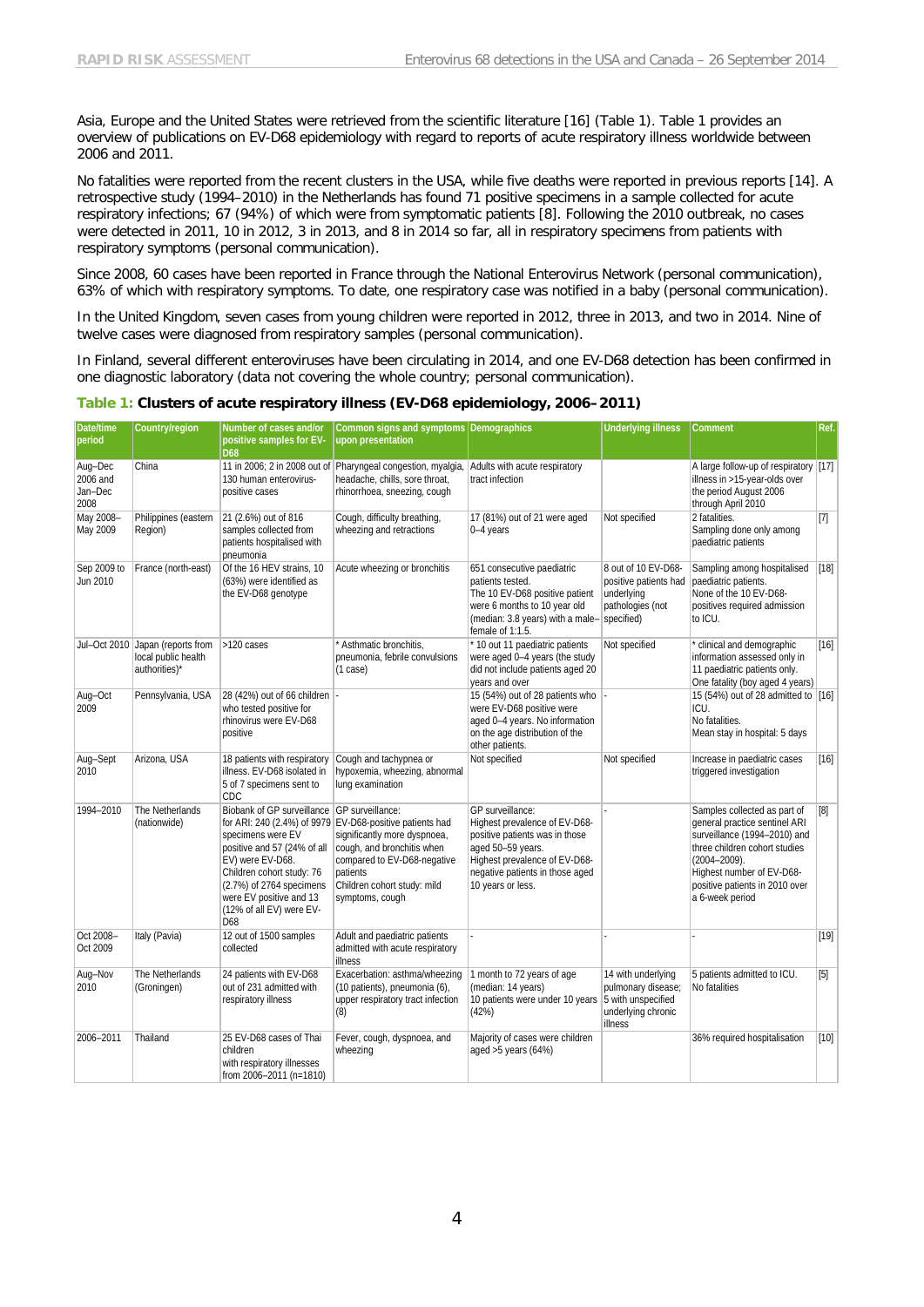### **ECDC threat assessment for the EU**

#### **Is the increase number of cases in the USA and Canada unexpected?**

The increasing trend in detections of the EV-D68 in the recent years has been unexpected in comparison to historical data [\[16\]](#page-6-15). In the USA and Canada, the authorities have reported that the upsurge in severe respiratory illness cases, particularly in the paediatric hospitals, has been unexpectedly high in comparison to previous years.

The change in the antigenicity and receptor properties of EV-D68 to bind now to upper respiratory tract sialic acid receptors in comparison to the earlier lower respiratory tract binding [\[14\]](#page-6-13) would suggest a greater adaptation for human infection and transmission between humans. However, it would not explain the more severe outcomes of the EV-D68 infection. It cannot be ruled out that the increased number of confirmed cases in 2014 in the USA and Canada are a surveillance artefact related to increased laboratory testing of acute respiratory illnesses with improved assays. Several European countries have reported EV-D68 cases for a number of years both in hospitals and the community (Table 1). It is likely that EV-D68 is circulating in other countries as well, but is not detected/reported because of the current diagnostics.

In temperate countries, enteroviruses typically circulate with summer–autumn seasonality. In addition, the apparent severity of EV-D68 may be an artefact and relate to the fact that the severe cases are more likely to be investigated. There are only few community-based studies assessing the incidence of EV-D68 infection in the general population.

#### **Is the EV-D68 strain currently circulating in the USA and Canada already circulating in the EU?**

Canada is currently investigating whether the clusters of EV-D68 seen in Alberta and Ontario are caused by the same virus strain currently affecting the USA. To date, this has not yet been confirmed.

EV-D68 is currently circulating in the EU/EEA Member States and has been detected in Finland, France, the Netherlands, and the United Kingdom in 2014 (personal communication). Not all characteristics of those viruses are known, but the viruses in the Dutch cluster are in the same major genetic group as the viruses currently circulating in the US (personal communication). There are, however, also viruses of a different genetic group that have been detected (personal communication). There is no broader evidence that viruses identified in Europe are related to the current viruses circulating in the USA and Canada.

#### **What is the current status of non-polio enterovirus surveillance in Europe?**

Respiratory infections of rhinoviruses or non-polio enteroviruses are not notifiable infections in the EU/EEA. Only Belgium, Romania and the Slovak Republic conduct syndromic surveillance of severe acute respiratory infections (SARI). Additionally, Finland, France, Ireland, Spain, Sweden and the United Kingdom report laboratory-confirmed influenza infections of ICU patients to The European Surveillance System (TESSy) and may possibly use the same system to report also other pathogens like EV-D68.

Only a few EU/EEA countries conduct enterovirus surveillance, and ECDC does not have information which countries have established surveillance schemes for respiratory specimens (screening for enteroviruses) or have other schemes for testing for rhino-/enteroviruses, e.g. using acute respiratory infection sentinel sampling, which is part of influenza surveillance, to focus on rhino-/enteroviruses during the summer and autumn months.

ECDC does not have a good overview of activities in Member States aimed at the detection of non-polio enteroviruses, and it is likely that the involved processes vary considerably.

#### **What is the laboratory capacity to detect EV-D68 in Europe?**

Some laboratories based in hospitals or the community may encounter EC-D68 samples, but they will not necessarily pass on their findings to the national reference centres for enteroviruses, which reduces the overall awareness of EV-D68 infections. When receiving samples from severely ill patients with respiratory symptoms, clinical and hospital laboratories should be aware of the possibility that EV-D68 could be the cause of the infection.

Earlier data show that some detection assays, e.g. multiplex assays, may not be sensitive enough to detect EV-D68. Alternatively, the assays may falsely detect EV-D68 as a rhinovirus [\[9\]](#page-6-8). Therefore, it is important that the laboratories compare their primer sets (also from commercial assays) to the publically available EV-D68 sequences and make all necessary adjustments to their detection algorithms. However, even perfectly tuned algorithms and associated assays would detect EV-D68 only as an enterovirus. In order to identify enterovirus 68, sequence typing is necessary, which is usually not performed in clinical laboratories.

The likelihood for individual cases of EV-D68 to remain undetected in the EU/EEA is high because, for example, many of the rhinovirus-positive specimens would not be further characterised through sequencing. However, if a larger severe respiratory outbreak would take place in any of the Member States, the causative pathogen would be characterised. The European Polio Laboratory network in the EU/EEA offers enterovirus typing. Furthermore, some diagnostic and public health laboratories have can characterise a large variety of viruses and also work on rhino- and enteroviruses.

It is important that the laboratories which detect and typing EV-D68 publish the sequences of those viruses on openaccess sequence databases such as GenBank to ensure the possibility of comparing the viruses from other countries.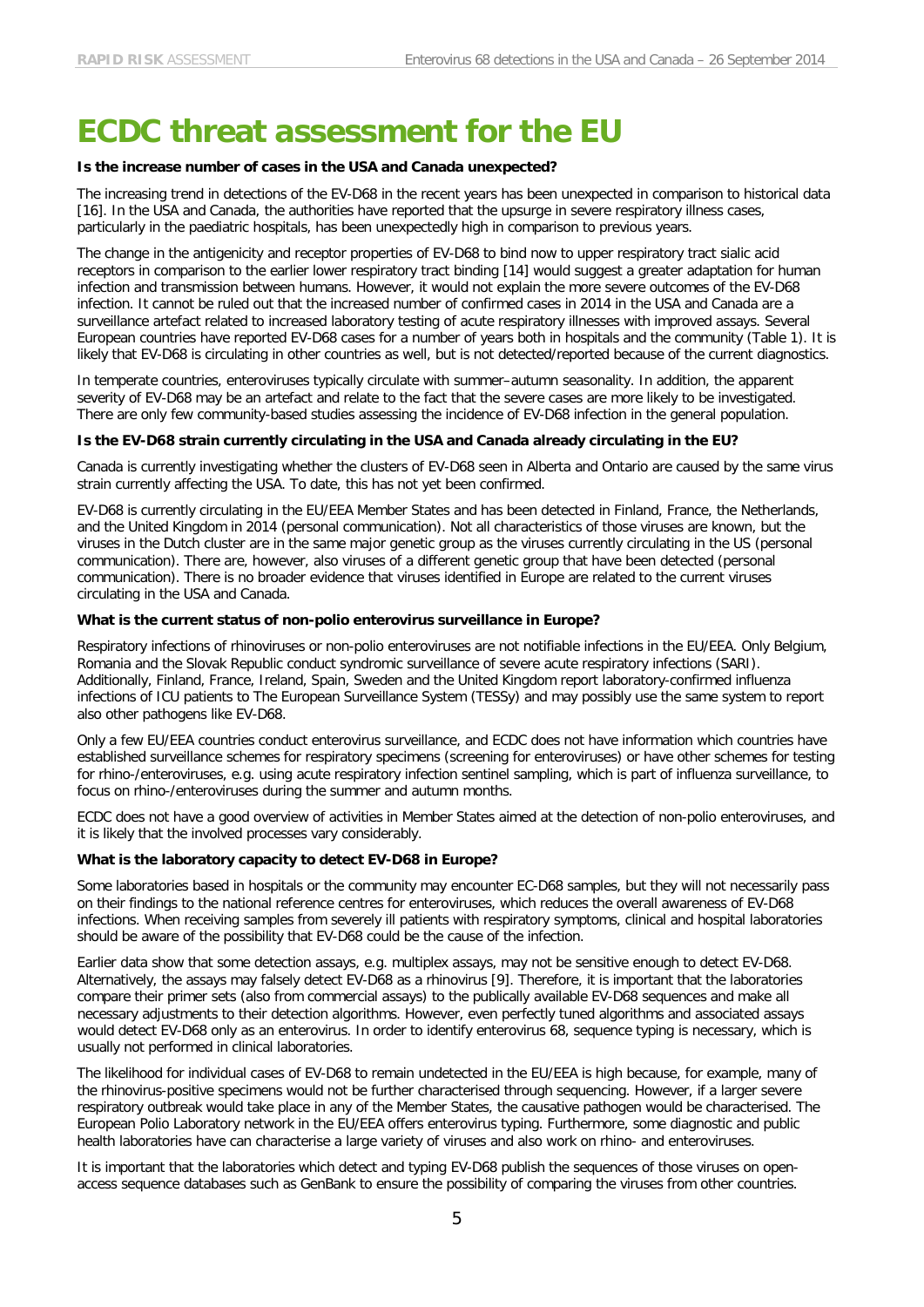#### **Should this virus become established in the EU, are there specific groups at increased risk of infection and severe disease, and what options exist to mitigate this risk?**

Based on the age profiles of the earlier outbreaks, children under 10 years of age are in risk for severe EV-D68 infection, especially if they are affected by an underlying illness in the respiratory tract such as asthma. However, EV-D68 can also infect adults. It is possible that respiratory enterovirus subtypes are more pathogenic than rhinovirus strains which could lead to more severe respiratory symptoms in acute cases [\[18\]](#page-6-17) [\[5\]](#page-6-4).

It is important that the management of underlying respiratory illnesses of children, such as asthma, is optimised according to national and European guidelines.

Clinicians should be made aware of the current reports of EV-D68 in North America and remain vigilant for possible increases in unexpected infections causing respiratory illness, especially among children returning from North America. In general, enteroviruses circulate and peak in summer and autumn, so it is not unusual to see additional cases caused by enteroviruses at this time of year.

Enteroviruses, such as EV-D68, are related to the common cold virus and can spread from person to person through coughing and sneezing, by close contact with infected persons, or by touching a contaminated surface. Therefore reminding ill people of the most basic hygiene measures (including hand washing, avoiding contacts and staying home if sick) to control transmission between people remains effective.

ECDC is closely monitoring the situation and will continue to inform Member States if additional EV-68 cases are confirmed in the USA, Canada and EU/EEA Member States.

### **Conclusions**

- Since mid-August 2014, some regions in the USA and Canada have been experiencing an increase in reports of severe respiratory illness associated with EV-D68 infection. Paediatric admissions for severe respiratory illness have increased for some hospitals as compared to historical data. As of 19 September 2014, EV-D68 has been detected in 22 US states and two provinces in Canada.
- It remains unclear if increased testing or improved sensitivity of the surveillance has contributed to the current increase in EV-D68 infections in the USA and Canada, or if a change in the pattern of the disease caused by EV-D68 is the underlying cause of the current epidemic. There is no detailed description of the clinical picture of EV-D68 cases in the USA and Canada.
- An epidemiological link across the clusters reported in several US States has not yet been established, and it cannot be ruled out that the virus is circulating independently in several locations.
- Initial contacts with several EU/EEA countries have not indicated a growing number of acute respiratory infections or an increased number of hospital admissions.
- However, sporadic cases of EV-D68 have been documented in several EU/EEA countries in recent years. In 2014, EV-D68 was detected in at least four EU/EEA countries but no epidemic clusters of severe disease were reported; none of the Member States has so far issued an Early Warning and Response System (EWRS) notification.
- Based on the current information, EU/EEA countries have a moderate risk of EV-D68 transmission because the circulation of this strain in the population is low.
- The likelihood for cases to be laboratory-confirmed in EU/EEA countries is low because most countries do not routinely screen for EV-D68, and the disease is not notifiable. If all other respiratory pathogen detections were negative, or if rhino-/enterovirus was detected initially, EV-D68 should be considered the causative pathogen of the disease. More systematic testing of severe respiratory illness cases for EV-D68 could be considered in EU/EEA countries to better document the circulation of this virus.
- EU/EEA countries need to remain vigilant and consider strengthening respiratory sample screening for enteroviruses and enterovirus typing as there has been an apparent upsurge in EV-D68 cases in the USA and Canada.
- Patterns of transmission are thought to be similar to the rhinovirus transmission through direct and respiratory droplet transmission, with an incubation period of a few days.